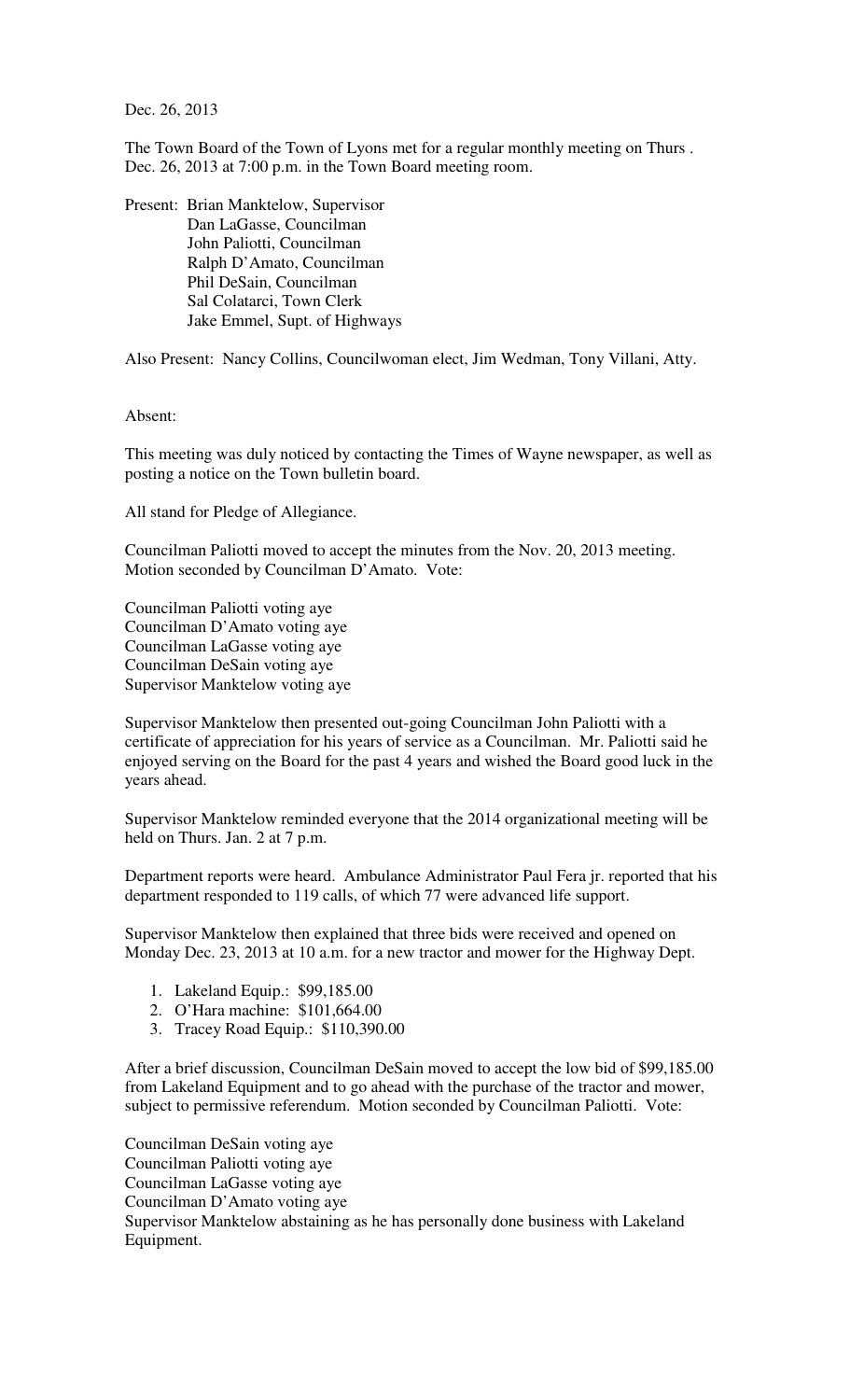Highway Supt. Jake Emmel presented his monthly report. He said that the department made 15 snow removal trips in Nov. and about 26 trips so far in Dec. The Highway Department also helped the Village pick up leaves and brush and helped take care of the water shut off on Route 14 that goes to Elmwood Cemetery.

Councilman LaGasse then moved to approve payment of General Fund vouchers #459 through #509 totaling \$39,160.38 And Highway Fund vouchers #237 through #257 totaling \$28,578.67 Motion seconded by Councilman DeSain. Vote:

Councilman LaGasse voting aye Councilman DeSain voting aye Councilman D'Amato voting aye Councilman Paliotti voting aye Supervisor Manktelow voting aye

Councilman LaGasse moved to allow the Town Supervisor to sign a new two year contract (through 12/31/2015) with the Wayne County Humane Society for Shelter Services. Motion seconded by Councilman DeSain. Vote:

Councilman LaGasse voting aye Councilman DeSain voting aye Councilman D'Amato voting aye Councilman Paliotti voting aye Supervisor Manktelow voting aye

Councilman D'Amato then moved the following end of the year transfers:

 Increase fund A1355.18 Assessor(TM)( \$-6346.14) from A1355.16 (NC) available funds to transfer monies for budget

Increase fund A4020.1 Registrar \$1000.00 from Registrar revenue A1603

 Increase fund A8810.16 Cemetery Personal Services (WM) (\$-466.71) from A8810.15 (GB) sufficient funds \$466.71

 Increase fund A8810.19 Cemetery Personal Services (WB) (\$-865.94) from A8810.15 (GB) \$338.18 and from A8810.14 (SH) \$527.76

 Increase fund A1345.4 purchasing (\$-1000.00) from A1355.4 assessors available funds \$1000.00

 Increase fund A1430.4 Clerk to super cont (\$-22.99) from A1010.4 Town board contractual available funds \$22.99

 Increase fund 4540.42 Ambulance communications (\$-1969) from A5132.4 Garage contractual available funds \$19.69

 Increase fund A4540.44 Ambulance purchases (\$-1250.29) from A8160.4 refuse contractual available funds \$1250.29

 Increase fund A8810.1 Cemetery personal services (\$-99.72) from A8160.4 refuse contractual available funds \$99.72

Motion seconded by Councilman LaGasse. Vote:

Councilman D'Amato voting aye Councilman LaGasse voting aye Councilman DeSain voting aye Councilman Paliotti voting aye Supervisor Manktelow voting aye